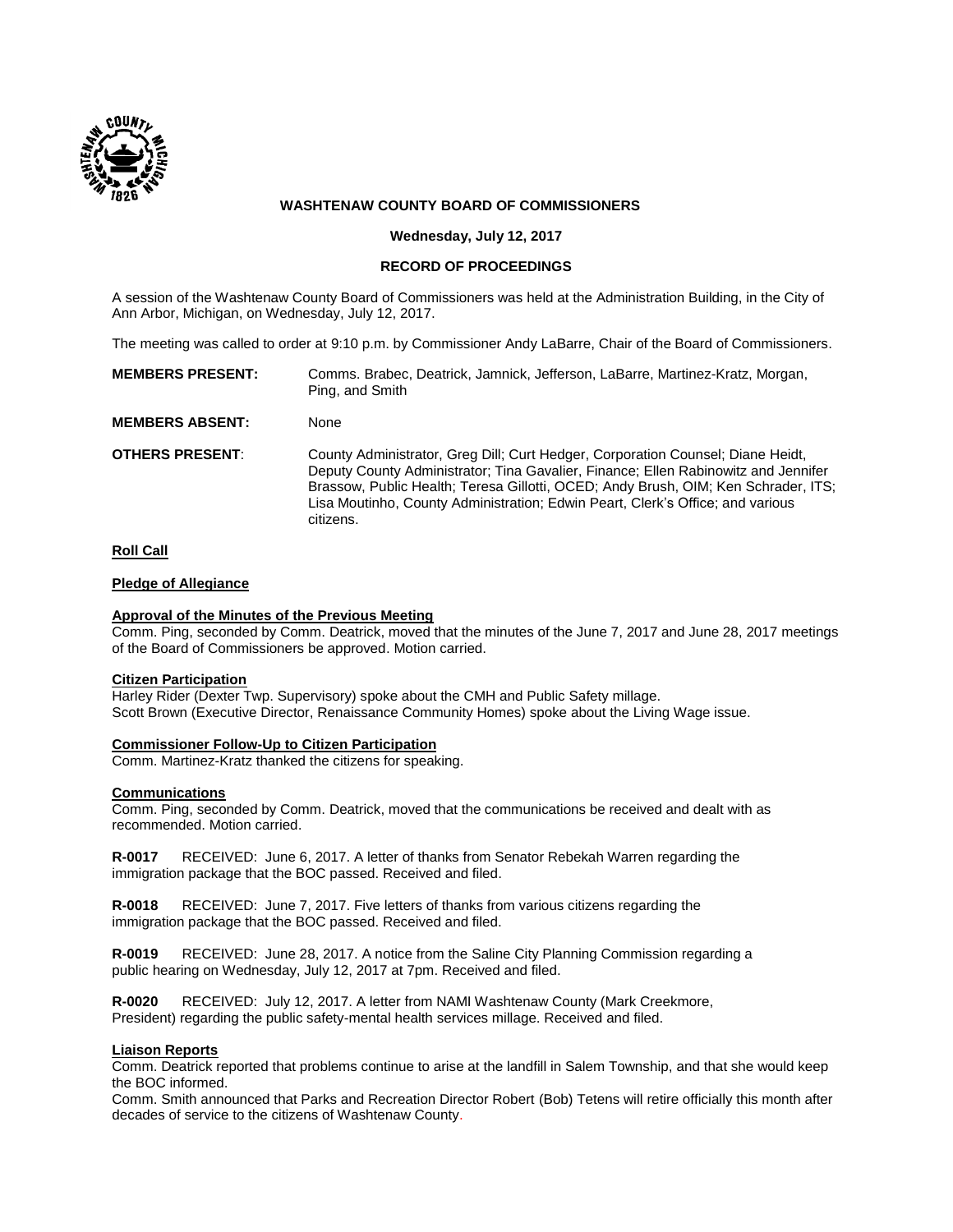## **Special Order of Business**

#### **Report of the Chair of the Board of Commissioners**

**17-102** Comm. Ping, seconded by Comm. Deatrick, moved to approve a proclamation honoring Lloyd E. Powell on his retirement as Washtenaw County Public Defender. Roll Call Vote: YEAS 9 NAYS 0 ABSENT 0 Motion carried.

#### **Reports of the Standing Committees**

Comm. Ping, seconded by Comm. Deatrick, moved that the following reports be received: Ways and Means (6/7/17) and Working Session (6/8/17).

Roll Call Vote: YEAS 9 NAYS 0 ABSENT 0 Motion carried. (Complete reports are on file in the County Clerk/Register's Office)

# **Reports of Special Committees**

Comm. Ping, seconded by Comm. Deatrick, moved that the following reports be received: 800 MHz POC, Board of Health, Social Services Board, and Public Works Board.

Roll Call Vote: YEAS 9 NAYS 0 ABSENT 0 Motion carried. (Complete reports are on file in the County Clerk/Register's Office)

**Other Reports** None.

**Report of the Treasurer** None.

**Appointments** None.

### **Resolutions**

A. Ways and Means– June 7, 2017

**17-103** Comm. Ping, seconded by Comm. Deatrick, moved to approve a resolution authorizing the signature of the County Administrator on the Washtenaw County Urban County 2017 Action Plan. Comm. Brabec moved to substitute the original document (with approximate numbers) for the final document (with official numbers); voice vote –motion carried. Roll Call Vote: YEAS 9 NAYS 0 ABSENT 0 Motion carried.

Comm. Morgan, seconded by Comm. Deatrick, moved to suspend the Board of Commissioners Rules and Regulations in order to move a resolution from the "Items for Current/Future Discussion" section to a vote before consideration of the millage proposal (Comm. Deatrick's resolution not included in the printed BOC agenda packet).

**17-104** Comm. Deatrick, seconded by Comm. Jamnick, moved to approve a resolution directing Corporation Counsel to negotiate contracts with the County's contracted Mental Health service providers that increase wages for direct care workers to \$9.75 no later than October 1, 2017 and to \$10.50 no later than January 1, 2018. Roll Call Vote: YEAS 7 NAYS 2 (Comms. Ping and Smith) ABSENT 0 Motion carried.

Comm. Smith, seconded by Comm. Martinez-Kratz, moved amend the resolution by striking "Corporation Counsel" (in the title of the resolution) and inserting "Washtenaw County Community Mental Health", and striking "Corporation Counsel to work with the County's Mental Health Agency on negotiating" (of the last paragraph) and inserting "the County's Community Mental Health Agency to negotiate". Roll Call Vote: YEAS 9 NAYS 0 ABSENT 0 Motion carried.

Comm. Smith, seconded by Comm. Morgan, moved to amend the last paragraph by adding the following sentence at the end: "Per the Washtenaw County Living Wage Ordinance Section 8 (2)(B), contractors may request a partial or complete exemption from the requirements of this resolution if they believe they would cause demonstrated economic harm and the Board of Commissioners finds that said harm outweighs the benefits, provided that the contractor shall provide a written plan to fully comply with the Living Wage Ordinance within three years.". Comm. Jamnick, seconded by Comm. Jefferson, moved to amend the amendment by changing the word "demonstrated" to "significant". Roll Call Vote: YEAS 6 NAYS 3 (Comms. Brabec, Ping, and Smith) ABSENT 0 Motion carried. Roll Call Vote (on amendment): YEAS 8 NAYS 1 (Comm. Ping) ABSENT 0 Motion carried.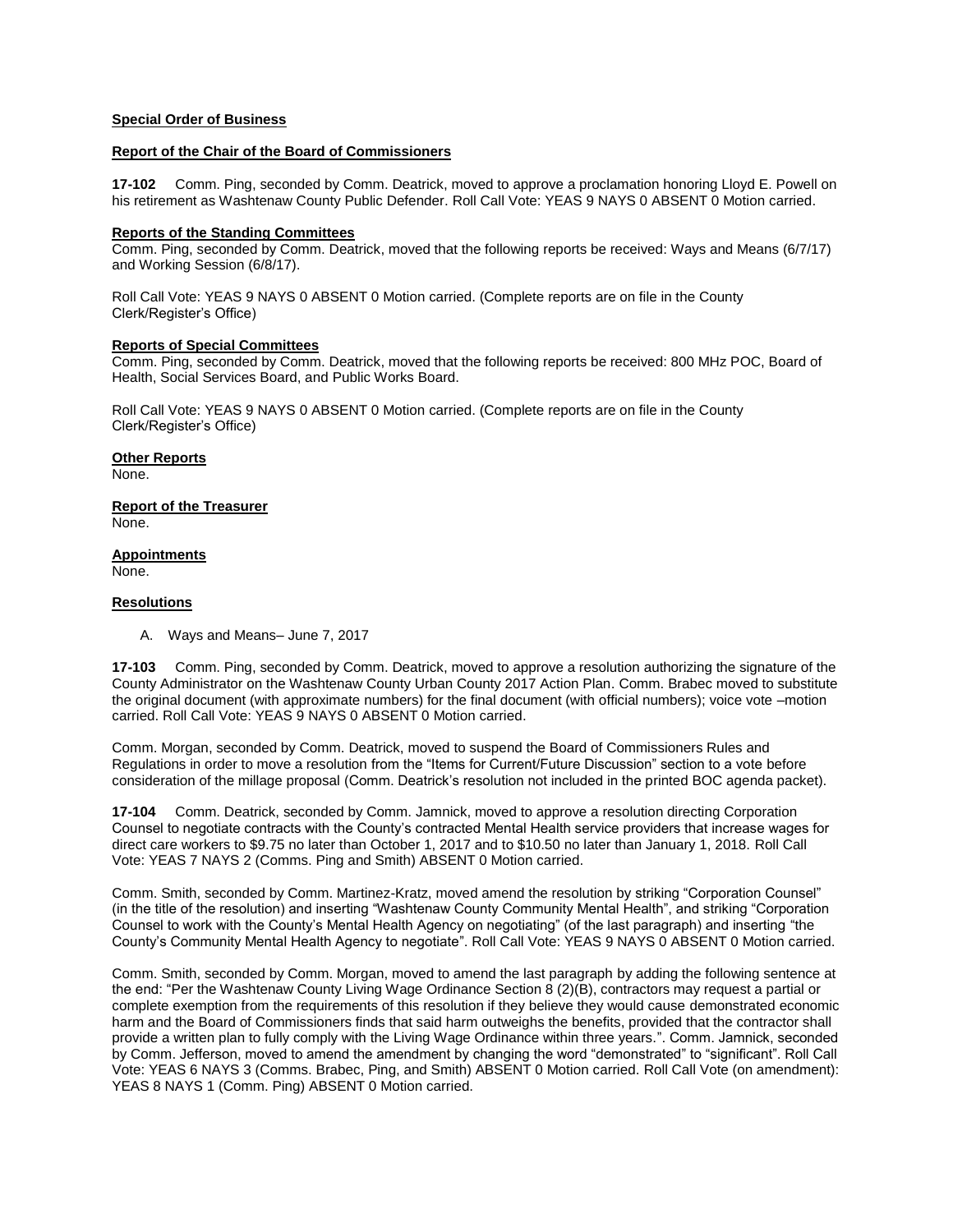Comm. Jefferson, seconded by Comm. Smith, moved to amend the resolution by changing "\$9.75" to "\$10.00" in the title of the resolution and the last paragraph. Roll Call Vote: YEAS 7 NAYS 2 (Comms. Martinez-Kratz and Ping) ABSENT 0 Motion carried.

Roll Call Vote (on entire resolution): YEAS 7 NAYS 2 (Comms. Martinez-Kratz and Ping) ABSENT 0 Motion carried.

**17-105** Comm. Ping, seconded by Comm. Deatrick, moved to approve a resolution certifying to the County Clerk, ballot language for a ten-year millage of one (1) mill per year to be placed on the November 7, 2017 election ballot. Roll Call Vote: YEAS 8 NAYS 0 ABSENT 0 Motion carried. Comm. LaBarre moved that this item be pulled for a separate vote.

Comm. LaBarre, seconded by Comm. Brabec, moved to amend the resolution by substituting the ballot language with the following: "**Washtenaw County Community Mental Health and Public Safety Preservation Millage**  For the purposes of using the Washtenaw County Community Mental Health Department to improve the treatment of people with mental health needs, provide increased financial support for mental health crisis, stabilization and prevention, and for continued law enforcement services provided by the Washtenaw County Sheriff's Office, and for local governments which have their own police force, shall the limitations on the total amount of taxes which may be levied against taxable property within Washtenaw County, Michigan, as provided for by Section 6 of Article IX of the Michigan Constitution of 1963, be increased up to the amount of \$1.00 per thousand dollars of taxable valuation (1.0 mills) for a period of ten years, 2018 through 2027 inclusive, which shall raise in the first year an estimated \$15,433,608.00 to be used as follows: 37% shall be allocated to Washtenaw County's Community Mental Health Department for mental health crisis, stabilization and prevention, and to meet mental health needs in an appropriate setting, thus reducing the burden on the jail and improving care; 38% shall be allocated to the Washtenaw County Sheriff's Office to ensure continued operations and increased collaboration with the mental health community; and 25% shall be allocated to jurisdictions in the County which maintain their own police force as of August 2017 (Ann Arbor, Chelsea, Milan, Saline, Ypsilanti, Pittsfield Township and Northfield Township) in proportion to their respective 2016 population values?".

Comm. Martinez-Kratz, seconded by Comm. Ping, moved to amend the original amendment by striking "as of August 2017". Comm. Martinez-Kratz, seconded by Comm. Ping, moved the previous question; voice vote –motion carried. Roll Call Vote (on the amendment to the original amendment): YEAS 7 NAYS 2 (Comms. LaBarre and Morgan) ABSENT 0 Motion carried.

Comm. Morgan, seconded by Comm. Smith, moved to amend the original amendment by striking "2018 through 2027 inclusive" and inserting "beginning with the December 1, 2017 levy"; amendment accepted as "friendly".

Comm. Morgan, seconded by Comm. Deatrick, moved to amend the original amendment by changing "37%" (for CMH) to "38%", and changing "25%" (for jurisdictions that maintain their own police force) to "24%". Roll Call Vote: YEAS 9 NAYS 0 ABSENT 0 Motion carried.

Comm. Martinez-Kratz, seconded by Comm. Ping, moved to amend the original amendment by replacing "2016 population" with "taxable". Roll Call Vote: YEAS 2 (Comms. Martinez-Kratz and Ping) NAYS 7 ABSENT 0 Motion carried.

Comm. Deatrick, seconded by Comm. LaBarre, moved to amend the original amendment by inserting "currently" as the first word inside the parenthetical; voice vote –motion carried.

Comm. LaBarre, seconded by Comm. Jamnick, moved to amend the original amendment by inserting "and extending through the 2026 levy" after "beginning with the December 1, 2017 levy"; voice vote –motion carried.

Comm. Smith, seconded by Comm. Martinez-Kratz, moved to amend the original amendment by changing the millage period from ten years to eight years. Roll Call Vote: YEAS 8 NAYS 1 (Comm. Morgan) ABSENT 0 Motion carried.

Comm. Smith, seconded by Comm. Martinez-Kratz, moved to amend the original amendment by replacing "beginning with the December 1, 2017 levy and extending through the 2026 levy" with "beginning with the December 1, 2018 levy and extending through the 2025 levy". Roll Call Vote: YEAS 6 NAYS 3 (Comms. Jamnick, LaBarre, and Morgan) ABSENT 0 Motion carried.

Roll Call Vote (Comm. LaBarre's original amendment by substitution): YEAS 8 NAYS 1 (Comm. Martinez-Kratz) ABSENT 0 Motion carried.

Roll Call Vote (on entire resolution): YEAS 5 NAYS 4 (Comms. Jamnick, Jefferson, Martinez-Kratz, and Ping) ABSENT 0 Motion carried.